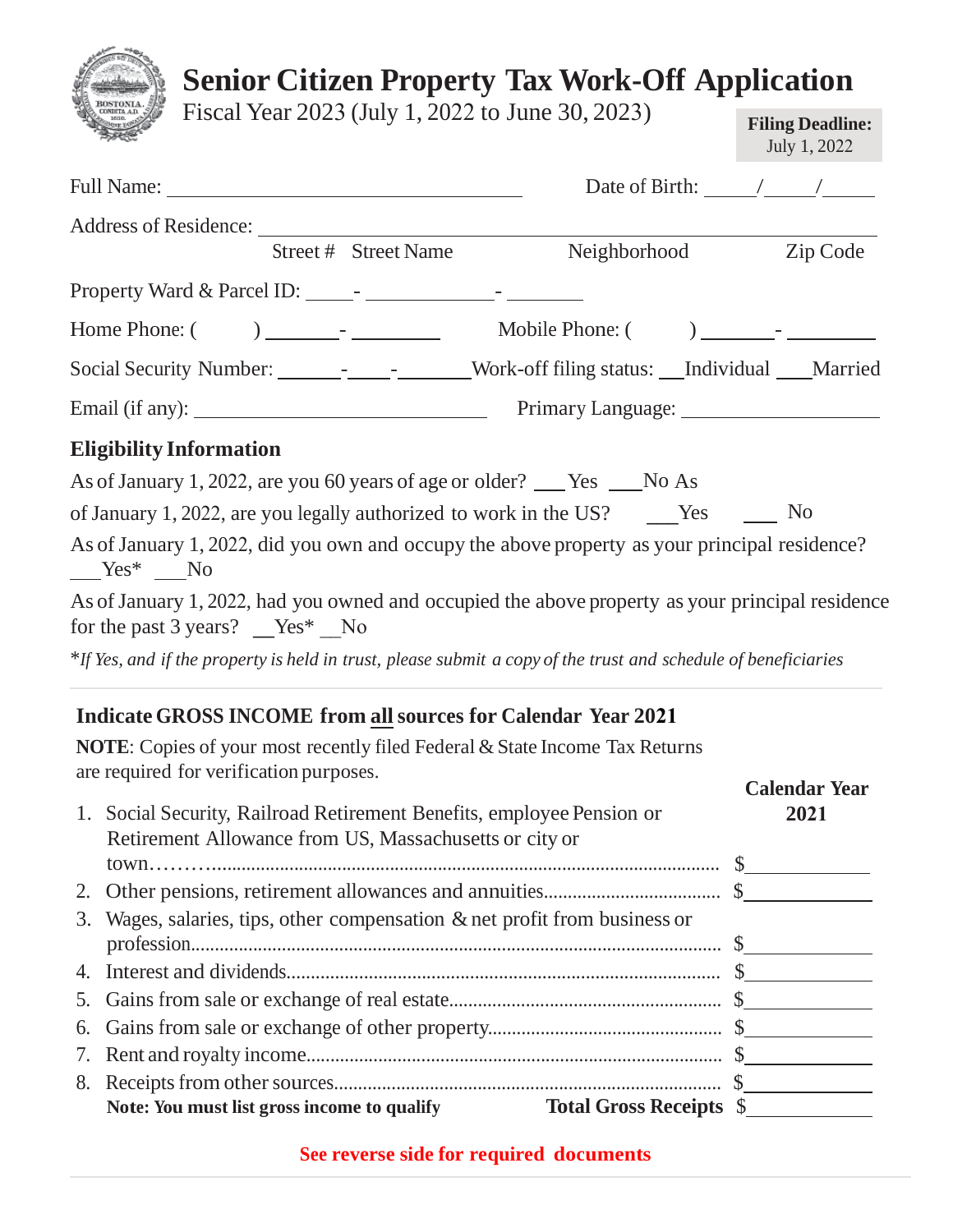## **Required Documents**

In order to be considered for the Senior Citizen Property Tax Work-Off Program, you are required to submit all of the following documents, if applicable. Please check the box next to the documents you are including with your application, noting that financial information for BOTH individuals must be provided if you are filing as married:

- $\Box$  Proof of Age: This may be a copy of your birth certificate, passport, or driver's license.
- $\Box$  2021 Federal Income Tax Return: If your 2021 federal income tax return has not been filed with the Internal Revenue Service when filing this application, you must provide a copy of your 2020 income tax return. If you did not or do not plan to file an income tax return for 2020 and 2021, then you must submit a letter with this application attesting to having not filed.
- $\Box$  2021 State Income Tax Return: If your 2021 state income tax return has not been filed with the Commonwealth of Massachusetts when filing this application, you must provide a copy of your 2020 income tax return. If you did not or do not plan to file an income tax return for and 2021, then you must submit a letter with this application attesting to having not filed.
- $\Box$  2021 Social Security Letter: If you receive social security benefits, you must include a statement from the Social Security Administration that shows the amount you received in Calendar Year 2021.
- $\Box$  2021 Pension Letter: If you receive pension benefits, you must include a statement from the pension provider that shows the amount you received in Calendar Year 2021.
- $\Box$  Copy of Trust and Schedule of Beneficiaries: if your principal residence is held in a trust, you must provide a copy of the trust and the schedule of beneficiaries.

## **Signature**

In considering my application for the Senior Citizen Property Tax Work-Off Program, I hereby authorize the City of Boston Age Strong Commission to make any and all inquiries to any party regarding any income attributable to me in whatever form including, but not limited to, retirement and/or pension benefits from both public and private sources. Under the pains of perjury, I declare that to the best of my knowledge and belief the above information is true, correct and complete.

I understand that I may receive up to \$1,500 to be applied against my City of Boston residential property tax. As a volunteer for the City of Boston, I agree to obey all of the City rules and regulations in regard to my voluntary placement.

Signature Date

**NOTE**: Submitting an application does not guarantee acceptance into the program.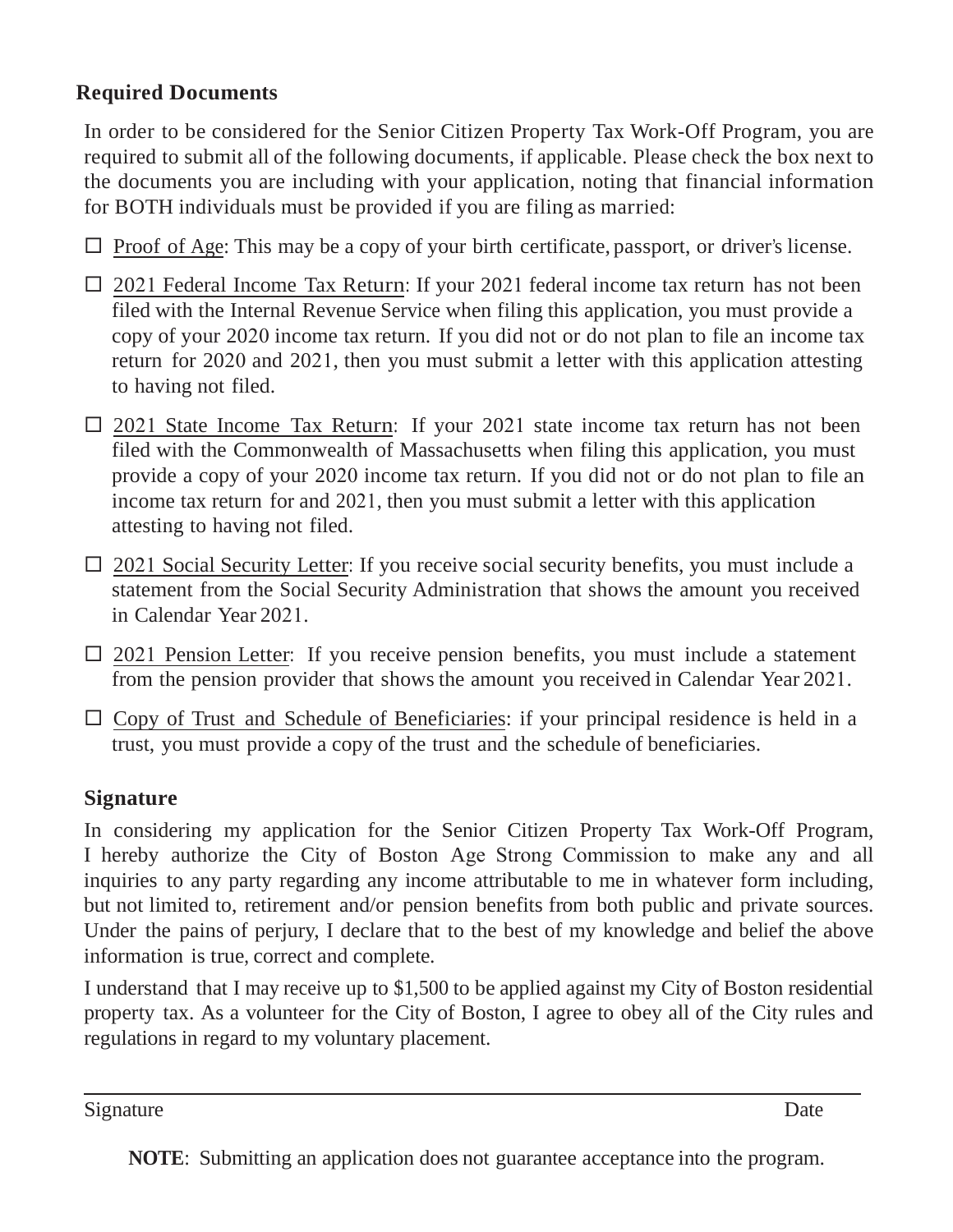

## **Senior Citizen Property Tax Work-Off Program**

**Fiscal Year 2023 (July 1, 2022 to June 30, 2023) • Michelle Wu, Mayor** 

*Nicholas P. Ariniello, Esq., Commissioner, Assessing Department Emily Shea, Commissioner, Age Strong Commission*

The Senior Citizen Property Tax Work-Off Program offers qualified senior homeowners the opportunity to provide volunteer services to the City of Boston in exchange for a property tax bill reduction of up to \$1,500 per fiscal year (the equivalent of approximately 106 service hours). Available positions at Boston City Hall, Boston Public Schools, Boston Centers for Youth & Families, and other municipal offices in Boston.

#### *Program Qualification Criteria*

| Age                                    | You must be age 60 or over by January 1, 2022                                                                                                                                                                                                                                                                                                                                                                                     |
|----------------------------------------|-----------------------------------------------------------------------------------------------------------------------------------------------------------------------------------------------------------------------------------------------------------------------------------------------------------------------------------------------------------------------------------------------------------------------------------|
| <b>Gross</b><br><b>Income</b><br>Limit | \$40,000 if you are single, \$55,000 if you are married<br>Includes Social Security benefits, pensions, other retirement benefits, annuities, wages,<br>salaries, tips, other compensation, net profit from business or profession, interest and<br>dividends, rent and royalty income, gains from sale or exchange of real estate or other<br>property. If married, financial information for both individuals must be provided. |
| <b>Residency</b>                       | You must own and occupy residential property in Boston for at least three (3) years                                                                                                                                                                                                                                                                                                                                               |
| <b>Property</b>                        | You must own and occupy your property as a principal residence. If the property is<br>subject to a trust, you must have legal title (be one of the trustees and a beneficiary).                                                                                                                                                                                                                                                   |

### *How to Apply*

Contact the Age Strong Commission for an application if you believe that you meet the program requirements.

**CALL**: (617) 635-4366

**EMAIL**:Agestrong@boston.gov

Application Filing Deadline: July 1, 2022 Work Completion Date\* : November 4, 2022

#### *What to Submit*

Applicants MUST provide the following information to meet the program qualification criteria outlined above:

- $\Box$  Proof of Age (e.g. Birth Certificate, Passport or Driver's License)
- □ 2021 Federal and State Tax Returns **Note**: if you are not required to file tax returns, you must submit a signed and dated letter of explanation with your application.
- □ 2021Social Security and/or Pension Benefit Letters
- $\Box$  If property is held in Trust, copy of Trust and Schedule of Beneficiaries

**NOTE**: The maximum abatement amount for this program is \$1,500, the equivalent of approximately 106 volunteer hours calculated according to the hourly rate of \$14.25. The amount of the tax work-off credit cannot exceed the total tax due for the fiscal year after any other exemptions have been allowed.

**\*Upon approval into the program, participants will only receive credit for work performed up to November 4, 2022 and those credits will be applied against the FY2023 Third Quarter Tax Bill**